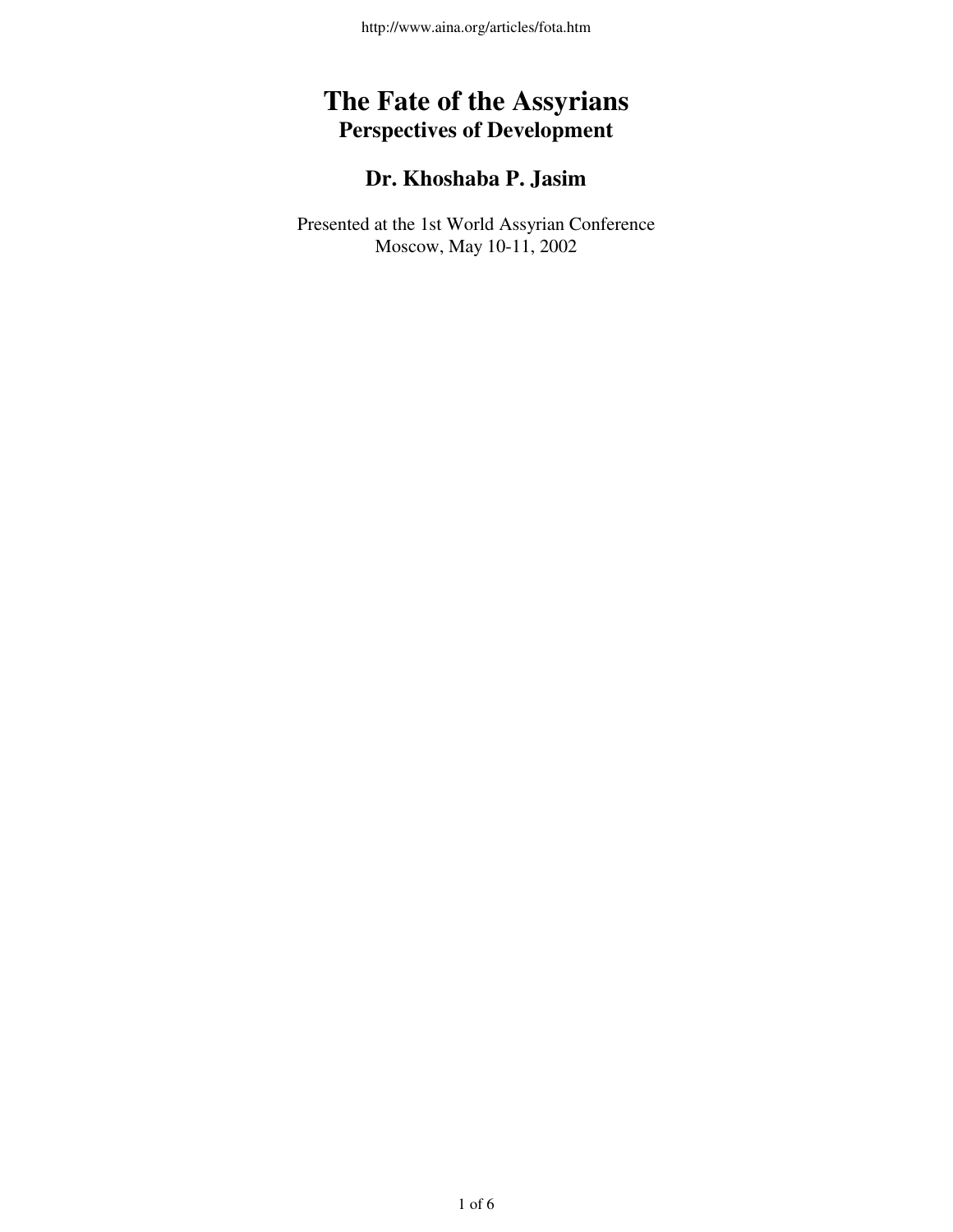The contemporary Assyrians -- indigenous and in Diaspora -- constitute a nation that is aware, conscious and constantly holding on their identity which they had inherited from their forefathers. They have, since the lamentable collapse of their Empire in 612 BC, survived many tribulations. They have; meantime, attempted time after time to reinstate their authority in their ancestral land -- Assyria.

The National Question Theory, which is a survival kit for unrepresented people, classifies existing groups according to their social status; i.e., a nation or a state. In case of the Assyrians, we recognize them, as they stand today, as a nation because the elements that, scientifically, go into the definition of a nation, are unequivocally constant in their communities. These elements are:

- 1. A language
- 2. An ethnic relationship
- 3. A culture including customs, traditions, and folklore
- 4. A common history
- 5. Consanguinity or blood relations

The Assyrians, fortunately, are not an extinct nation as a few scholars believe but a stateless national group. Their population today is over 3.5 million and the majority continue as the indigenous nationals in their ancestral homeland Assyria -- present Iraq. Others are in Diaspora dispersed to 40 different countries including the United States and Russia.

The Assyrians as a nation are entitled to:

- 1. Claim a legitimate form of self-determination
- 2. Reinstitution of their authority as a continuation to their past rule

These two legal solutions require an authoritative entity that functions within a given or defined territory.

Today the Assyrians, as a nation, can not and do not have any political implication such as prestige or influence. In the United Nations and in Iraq, itself, they are registered, recognized as a socio-religious group and as such they are not eligible to assume or attain the status of a national or ethnic minority. If they really desire or want to promote their communities, if they are prepared to stand up for their political rights, unshaken and steadfastly, they must work hard and hand in hand, cooperate, and persist on their legitimate claim to autonomy which entitles them to ascend to the level of a statehood.

A state's edifice according to the International Law stands firm on these two fundamentals:

- 1. Territory
- 2. Government or ultimate authority within the territory

As to the Assyrians, an autonomous state is their ultimate object, and to reemerge or to revive their past rule, they have to push forward and develop their social status from a national to a state level that has political implications. This means that their standards will be elevated to a strata or level parallel to other minorities.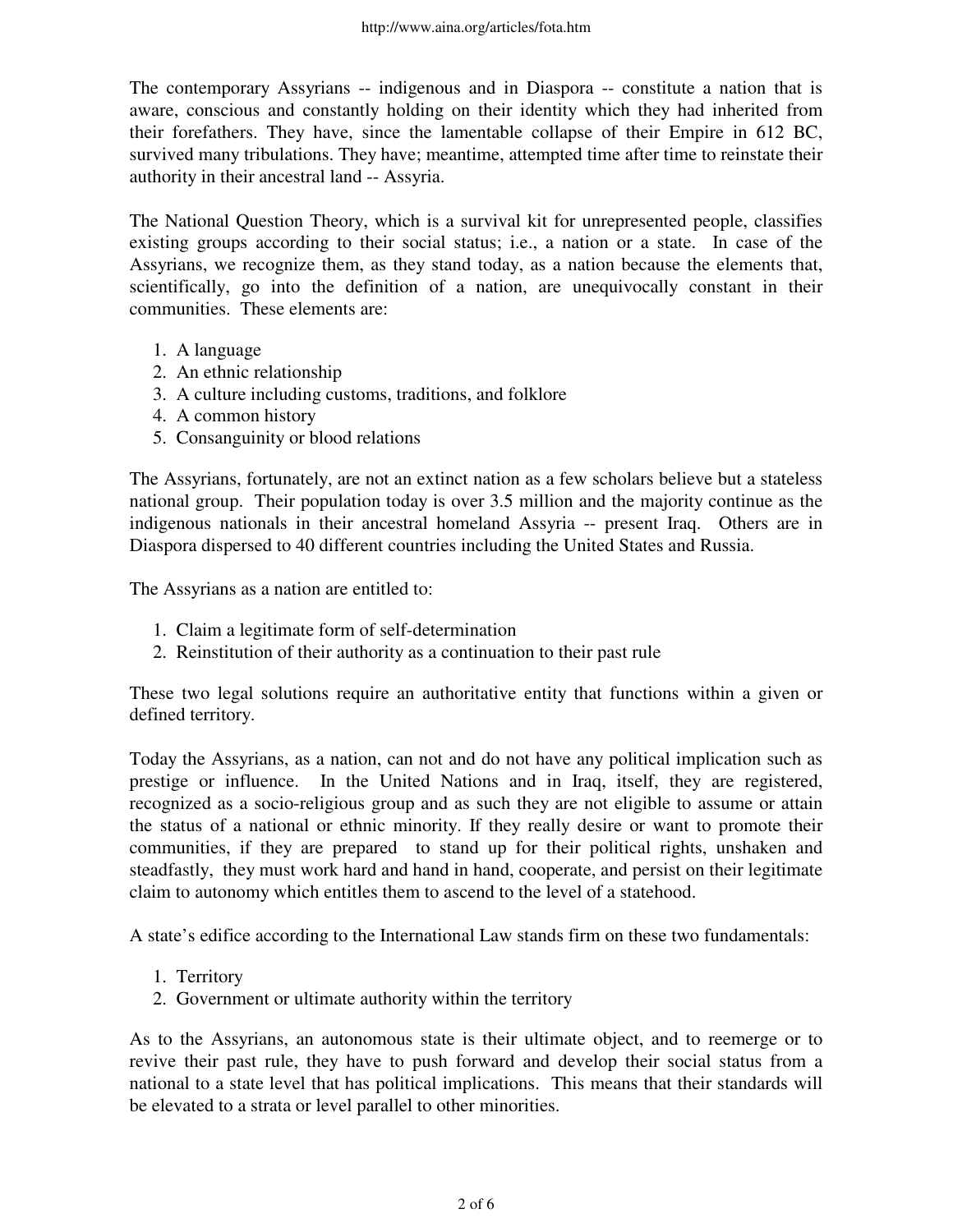Under the prevailing situations, the right of the Assyrians to self-determination can be basically classified to categories that fit into their social and political reality. These categories are:

- 1. Self-determination of the indigenous Assyrians who are still residing in their ancestral homeland and holding on to their identity as Assyrians.
- 2. Self-determination of the dispersed or Assyrians in Diaspora who play an integral role in the promotional process and development of self-determination claim of their indigenous brethren in homeland.

The Assyrian quest for a political entity in their ancestral homeland Bet Nahrain must be relevant to

- 1. Domestic or local policies of the regime in Baghdad
- 2. Strategic interests and concerns of the big powers and especially the USA.

The foremost and most controversial factors that should be addressed in this respect are the following:

- 1. How strongly the Assyrian nation at large is supportive of the idea of autonomy?
- 2. Are they as a nation and at this stage committed to a perpetual ideology?

In the affirmative case, the Assyrians must, and I repeat, must reconsider, reshuffle, and marshal their classes under a progressive party organization that will resemble, according to International Law, an authority in exile that spear-heads their patriotic efforts. This role, in my opinion, is being performed to a large extent by the Assyrian Universal Alliance.

- 3. They must create a corporate will or solidarity in support of their claim and must give up their old ways and rivalry in favor of a united stand and an undivided leadership.
- They have to rely mainly on intellectuals and technocrats who can flexibly apply 4. pragmatic and practical strategies that inclusively can benefit the whole nation.
- 5. They must accumulate a budget in order to sustain the work that promotes their claim to autonomy and this action requires that they conduct fund raising campaigns depending on the generosity of the Assyrians.

Now let us turn to the domestic scene or local politics of Iraq and the central regime in Baghdad. The Assyrians are the third national group after the Arabs and the Kurds. The regime as is today does not allow the rise of a representative democracy in Iraq; therefore, Baghdad is not prepared at all to accept an Assyrian political entity even on basis of a simple autonomy or self-rule.

There are two ways that help solve this problem.

- 1. Pluralistic democracy that would secure the political rights of the minorities in Iraq and an active participation on their behalf as an ethnic or national group.
- 2. Autonomy accepted by the Central Regime in Baghdad and recognized by the United Nations.

Either of these two solutions fits in Category (1) mentioned above; i.e., Self-determination for indigenous Assyrians still residing in their ancestral homeland.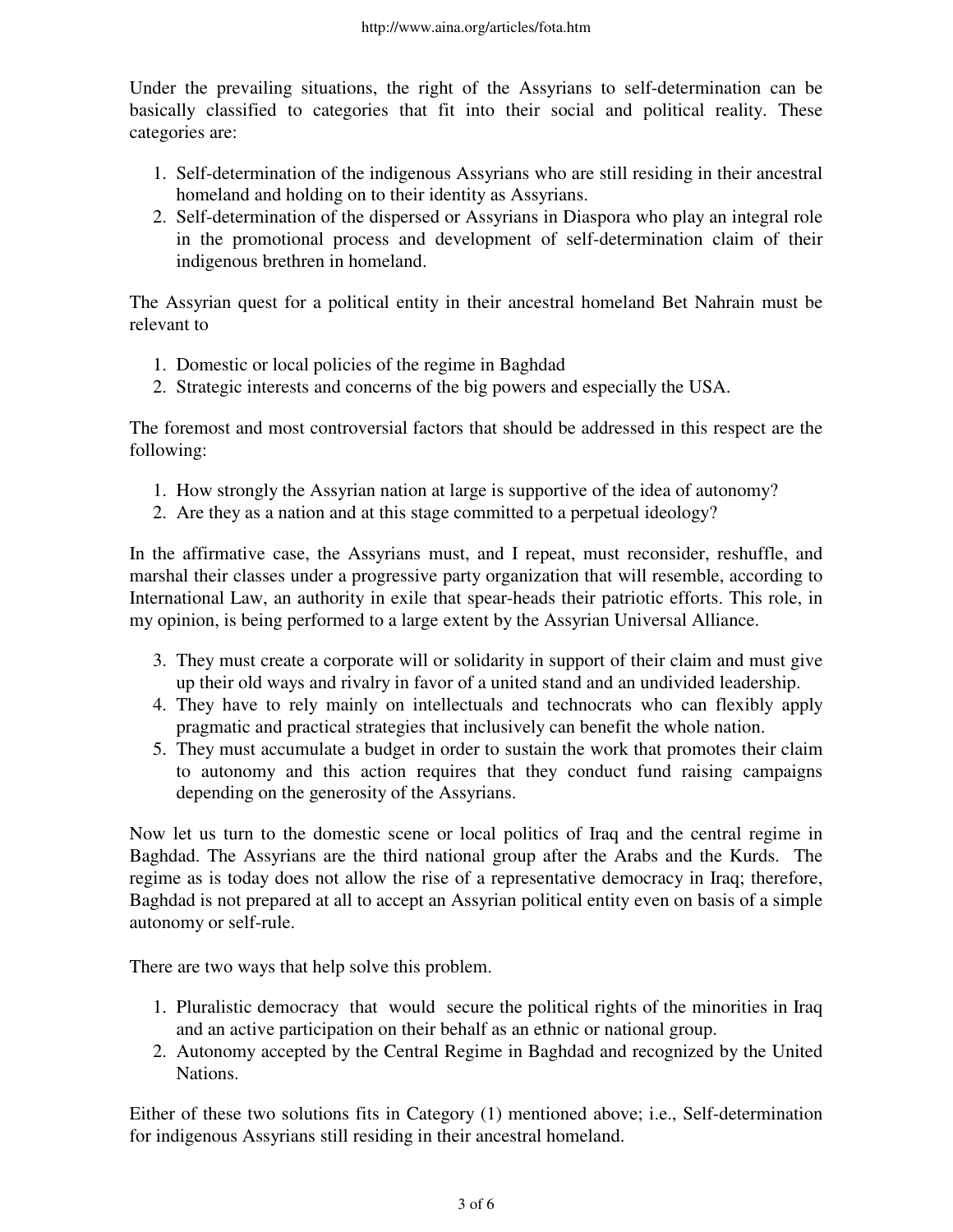As to the position of the dispersed Assyrians or Assyrians in Diaspora, their contributions in this respect come via their participation as active citizens in local politics of their countries. But as Assyrians linked to their indigenous brethren through the national ingredients; i.e., common history, language, etc., they are obliged to provide moral and material support to promote their claim on international level; in the United Nations, UNPO-- Unrepresented Nations and People's Organization, and domestically through their governments as we do in the United States.

This position fits into Category (2) mentioned above; i.e., self-determination of the dispersed or the Assyrians in Diaspora.

We now move to the other point which is the strategic interests and concerns of the big powers and especially the U.S.A. The Assyrians and likewise the other minorities in Iraq, as we are aware, are claiming autonomy which perfectly coincides with the democratic aspirations of the Iraqi people at large. In my opinion, there are four important implications here:

- 1. How much their demography or population size in Iraq can afford to contribute or dedicate to the idea of an autonomy or self-rule?
- 2. To what extent they enjoy or exercise the privilege of self-decision making and independently controlling their ancestral territory?
- What is the volume of the contributions made by the Assyrians in Diaspora to the 3. question of promoting their claim to self-determination? Will there be a reverse migration to the homeland to strengthen and solidify the claim to autonomy?
- 4. How smooth and polite are their relations and communications with other national groups in the North? To my knowledge their present status in Dohuk is preserved only within the de-facto autonomous areas protected by the No Fly Zone.

The Central Regime in Baghdad is not happy with the situation in the North. What might happen in future can be only projected or inferred from the development of events in the Region and from the strategy of the United States.

When Desert Storm was launched in 1991, the aim of the coalition was to restore Kuwait to its status before the invasion by Iraq. The liberation of Kuwait was the face card and the Desert Storm was basically launched to strengthen United States role in the Region and to accomplish certain U.S. vital objectives under the auspices of the United Nation's Resolution No. 678 to liberate Kuwait. There wasn't any consideration in the calculations to accord or grant the minorities of Iraq autonomy, neither were the Kurds or the Assyrians a part of the solution. They are today in the North maintaining a tiny self-styled autonomy which is exclusive of the ingredients that go into the formation of nation-states.

The following are a few questions that the Assyrians should consider and address:

- 1. Are the Assyrians an indispensable and a meritorious asset in the United States Middle East overall strategy?
- 2. Do they possess the capabilities such as man power and other resources that may provide them with prestige and power to influence the flow of events in the Region?
- 3. Are they eligible and qualified to be considered as an alternative buffer that can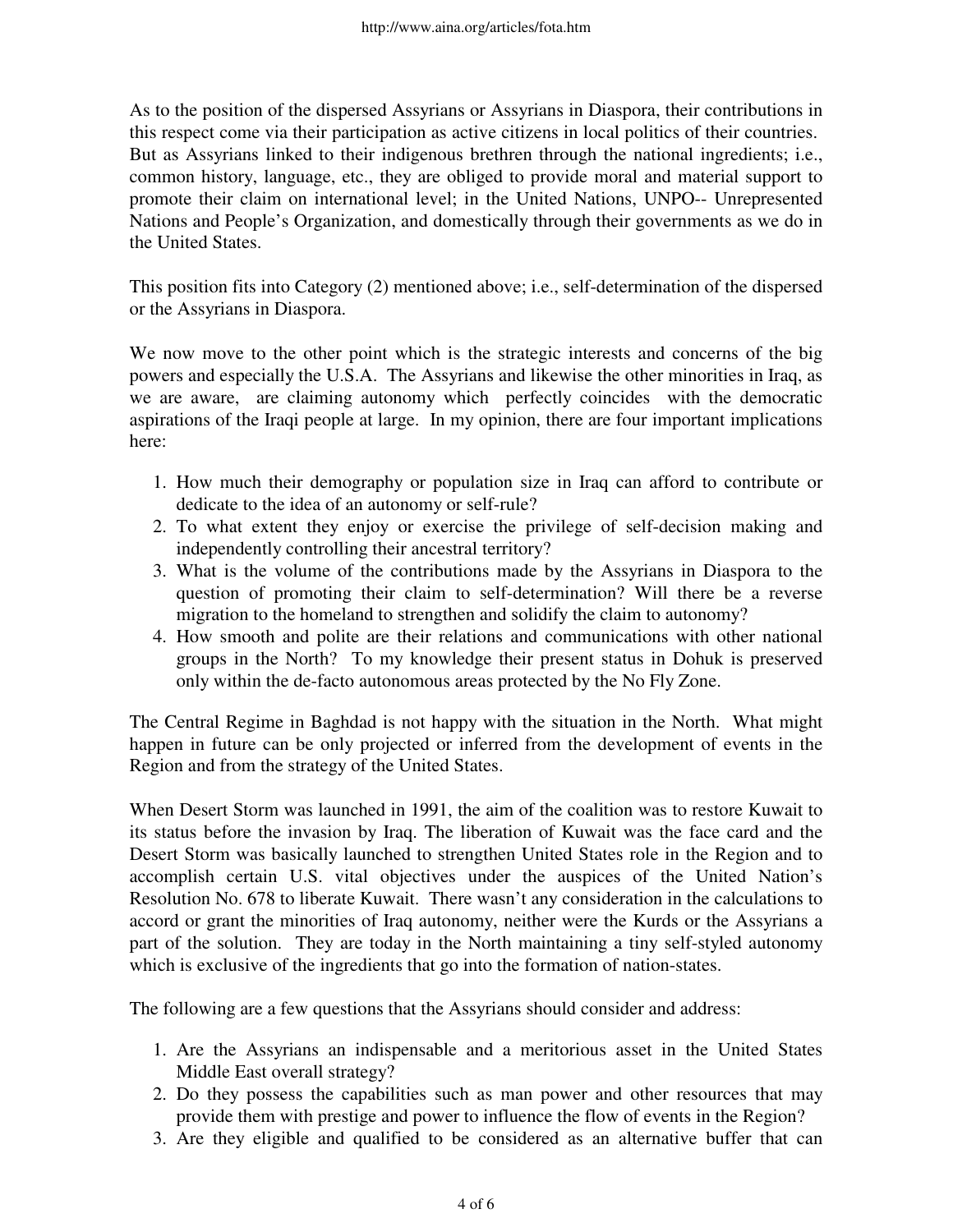counterbalance and quell unfriendly fundamentalist upheavals?

The answer to these questions is "No."

Under such circumstances, the United States national interests make it impossible for the Administration to choose between alternative interpretations on ground of legal correction. Although the Assyrians as a minority have a legal right, according to the above points, they don't possess the vital preferences that can attract or convince the United States to support their quest for self-determination. On basis of such an interpretation or analysis, we can foresee in the horizon no opportunity or a glimmer of hope for a revival or reemergence of the Assyrians as an autonomy under the present circumstances in Iraq and in the Region, especially after September 11 and the deterioration of the relations between Israel and the Palestinians.

To promote themselves and to strengthen their solidarity and establish broader means of communications, we suggest that the Assyrians should wind up with:

- 1. An effective World campaign to assert themselves as a thriving union of people.
- A national press center, news agency, and a capable lobby to publicize and attract 2. world-wide support for their claim.
- A strong solidarity and a unified or affiliated endeavor that will firmly assert their 3. existence as indigenous people of Mesopotamia under the guidance and leadership of a vanguard of intellectuals and technocrats.

The only prospect for them is to collaborate and actively participate in the on going joint efforts to transform Iraq to a representative democracy that will make it possible for the next central regime in Baghdad to accommodate self-determination or autonomy claims of the Assyrians and other minorities. Such an undertaking becomes a legal binding force in form of a legislation unanimously approved by all concerned and made an integral item in the new constitution that will recognize Iraq as a multi-national country.

Therefore, the immediate task, the urgent responsibilities of the Assyrians at this stage are as follows:

- 1. Reshuffle their classes on basis of an elected leadership that includes representatives from the homeland and from Diaspora.
- 2. Revive the close relationship they had with the Allies, reminding them of their vital role as the "Smallest Ally."
- 3. Apply a secular policy while pursuing their goal. This procedure will induce the Assyrians of all denominations to participate in the national effort.
- Get wealthy, wealthy, and wealthy. Money is the magic key to solve social problems 4. constructively and successfully.

Finally, I urge the Conference to:

- 1. Act now, be vigilant and prompt and act now.
- 2. Setup a professional and career-oriented committee that will study and evaluate their present situation in light of their past performance. This committee will precisely estimate and find out whether their present capabilities can endure or